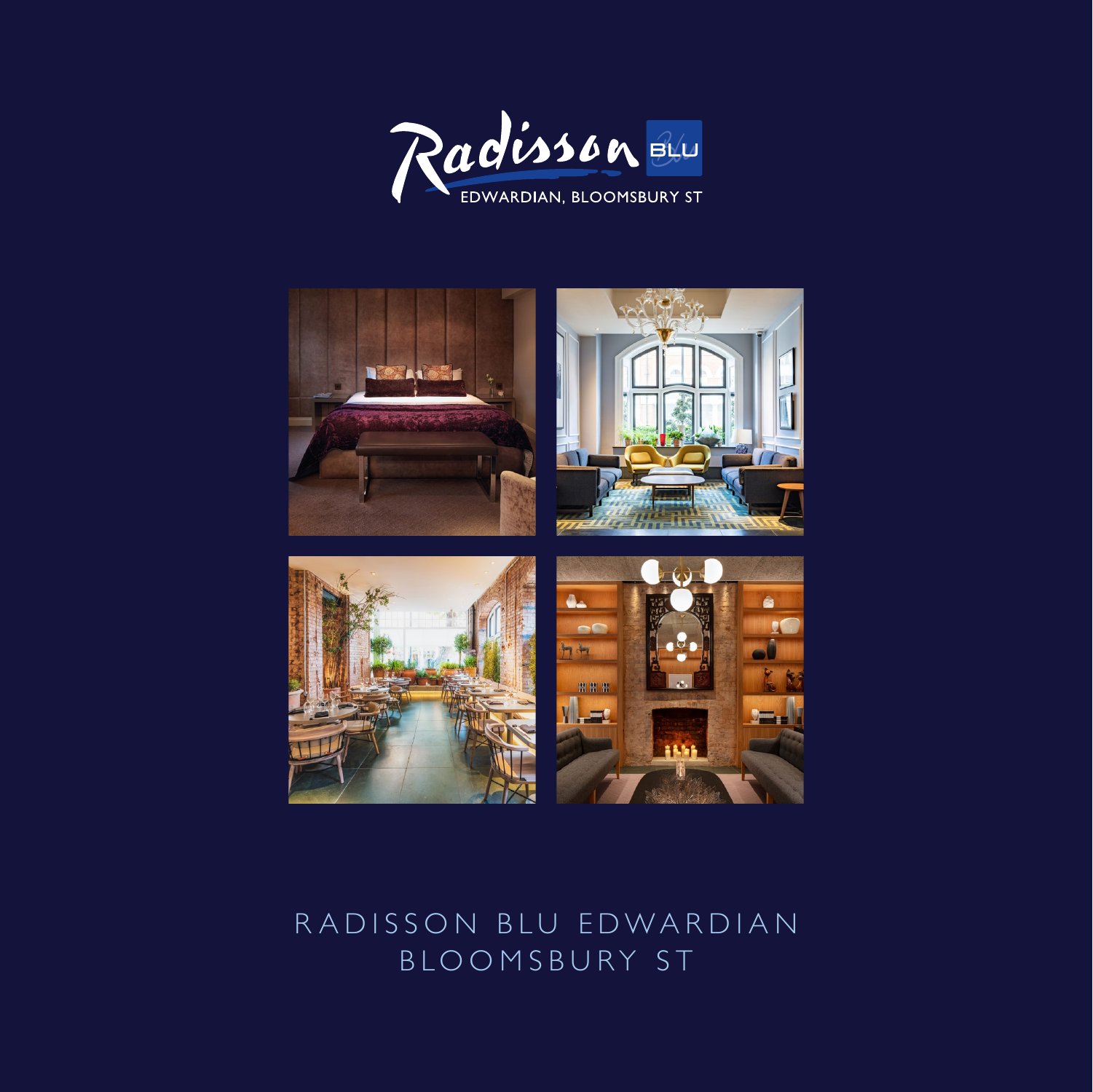### FACILITIES & SERVICES

- Complimentary Wi-Fi up to 150Mbps on unlimited devices **WIFI**
- Edward virtual host  $\Theta$
- Samsung Smart TVs
- In-room safe and mini bar
- In-room spa services
- 24-hour business centre
- 24-hour room service
- 24-hour fully-equipped gym
- Nespresso coffee machines available on selected rooms types
- Complimentary newspaper and magazines, bottled water and turndown service

#### **BEDROOMS**

- 174 air-conditioned bedrooms
- 32 Standard
- 44 Superior
- 91 Premium
- 7 Suites

#### MEETINGS & EVENTS

8 conference and meeting rooms. Capacity of up to 250.

# D IS COVER BLOOMS BURY'S LITER ARY HERITAGE IN THE HEART OF LONDON'S WEST END

## RESTAURANT

- Bloomsbury Street Kitchen Embrace the art of shared dining at Bloomsbury Street Kitchen.
- Discover a selection of Mediterranean and Japanese small plates, complemented by the finest wines and signature cocktails.

With a grand lobby and wrought-iron staircase, the Bloomsbury Street hotel offers stylish luxury bedrooms and a buzzing restaurant, moments from the British Museum and Tottenham Court Road tube station.

> **Trains** Euston (1 mile)



#### TRAVEL

Car Park Great Russell Street

Underground Tottenham Court Road (Central and Northern Lines)

Crossrail Tottenham Court Road (Elizabeth Line)

King's Cross St. Pancras Eurostar (1.7 miles)

Airport City Airport (9 miles)

Heathrow (18 miles)

Gatwick (28 miles)

Luton (35 miles)

Stansted (37 miles)